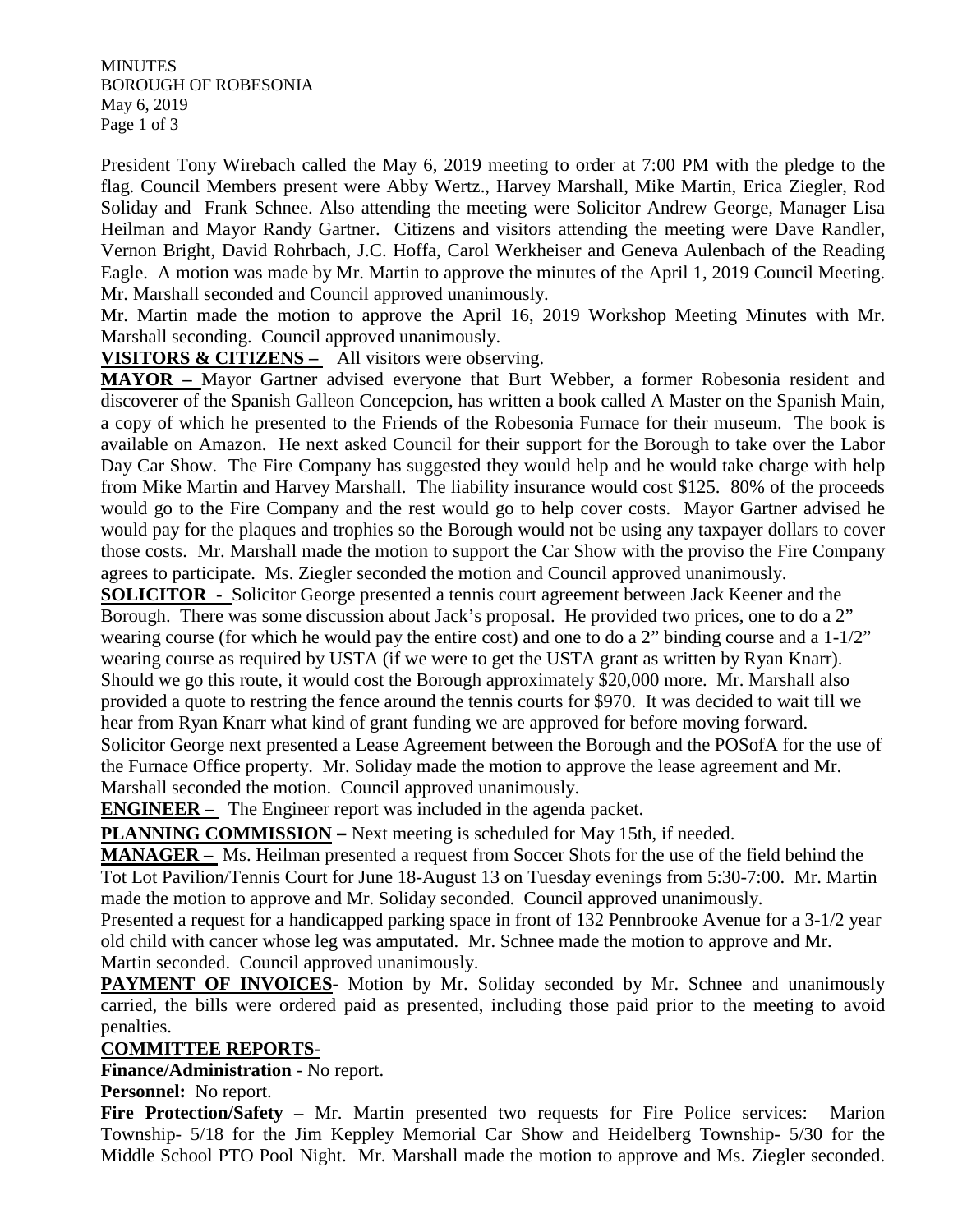**MINUTES** BOROUGH OF ROBESONIA May 6, 2019 Page 2 of 3

Council approved unanimously. Frisbees in the Park was postponed since the weather on Sunday was a total wash-out. It was rescheduled for Saturday, May  $25<sup>th</sup>$  from 3-5PM. It will be put on the Borough's FB page.

**Police Committee-** A meeting was held with South Heidelberg Township to obtain a proposal to provide police services for the Borough**.** Council went into Executive Session to discuss potential litigation and personnel matters at 7:27 on a motion by Ms. Wertz, second by Mr. Soliday. Regular session resumed at 7:48.

**Streets/Highways/Sewer** – The meeting minutes from the April meeting were included in the agenda packet. The tar and chipping project on South Church Street has been advertised for a June 3<sup>rd</sup> opening. Mr. Marshall also informed Council of a potential problem with the swale and detention pond behind Smokering Drive in CW Village. A pipe that was put in when the development was built is deteriorating to the point where it is undermining Smokering Drive. We will need to go into the retention pond, regrade and replace the inlet and outlet. We will first need permanent easements signed by the first four property owners on Smokering Drive (manager to provide to Solicitor). He advised Council that he spoke with the Borough Engineer about the possibility of upgrading the area to comply with MS4 requirements and the ability to get credit for our stormwater run-off calculations for a future NPDES permit by upgrading it now. Mr. Marshall advised Council that he got another request from Heidelberg Township to sweep three sections (Steeple Ridge, Fry Manor and Brossman Heights). He wants an agreement from Heidelberg Township that if there are any areas with which they are not happy, they notify us so we can make it right. Mr. Soliday made the motion to approve the request and Mr. Schnee seconded Council approved unanimously. Mr. Marshall advised Council that the turn arrows are expected to be painted on North & South Robeson Street in the very near future.

**Parks & Recreation-** The Playground Program will once again be held at the CW Community Pool this summer.

**Sewer Authority:** Mr. Randler reported that the Robesonia-Wernersville Joint Municipal Authority is asking for us to submit our request for their meeting minutes and financials in writing. Manager was told to also ask for a copy of their by-laws. He notified Council that the Authority gave out 8% raises this year since they are flush with money due to all the infiltration. He also advised Council that the Board seems unwilling/uninterested in moving some of their money to take advantage of much higher interest rates they could be getting elsewhere (PLGIT?).

### **COUNCIL REPORTS**

**Marshall –** Mr. Marshall advised Council that David Rohrbach has agreed to serve on our Vacancy Board. We may be in need of his services in January if at least one person does not run a write-in campaign and collect their votes at the BC Board of Elections following the election. Mr. Marshall made the motion to appoint Mr. Rohrbach to the Vacancy Board and Mr. Soliday seconded. Council approved unanimously.

**Martin-** No report.

**Ziegler-** No report.

**Schnee-**.Mr. Schnee asked if a municipality has no say in the gaming machines being installed at local gas stations, etc. Solicitor George stated we do not. Mr. Schnee asked if there has been any further development in the dog attack. He was told the dog's owner has paid for all the vet bills for the other dog and that the police have told us the owner was being cited.

#### **Soliday** – No report.

**Wertz-** Ms. Wertz reminded Manager to order dumpster for the Street Fair. Manager noted it has already been done. Ms. Wertz also asked to have the annual agreement between the Borough and the Street Fair Committee drawn up. Manager will do and notify when ready.

**Wirebach-** No report.

**Mayor Gartner –** No report.